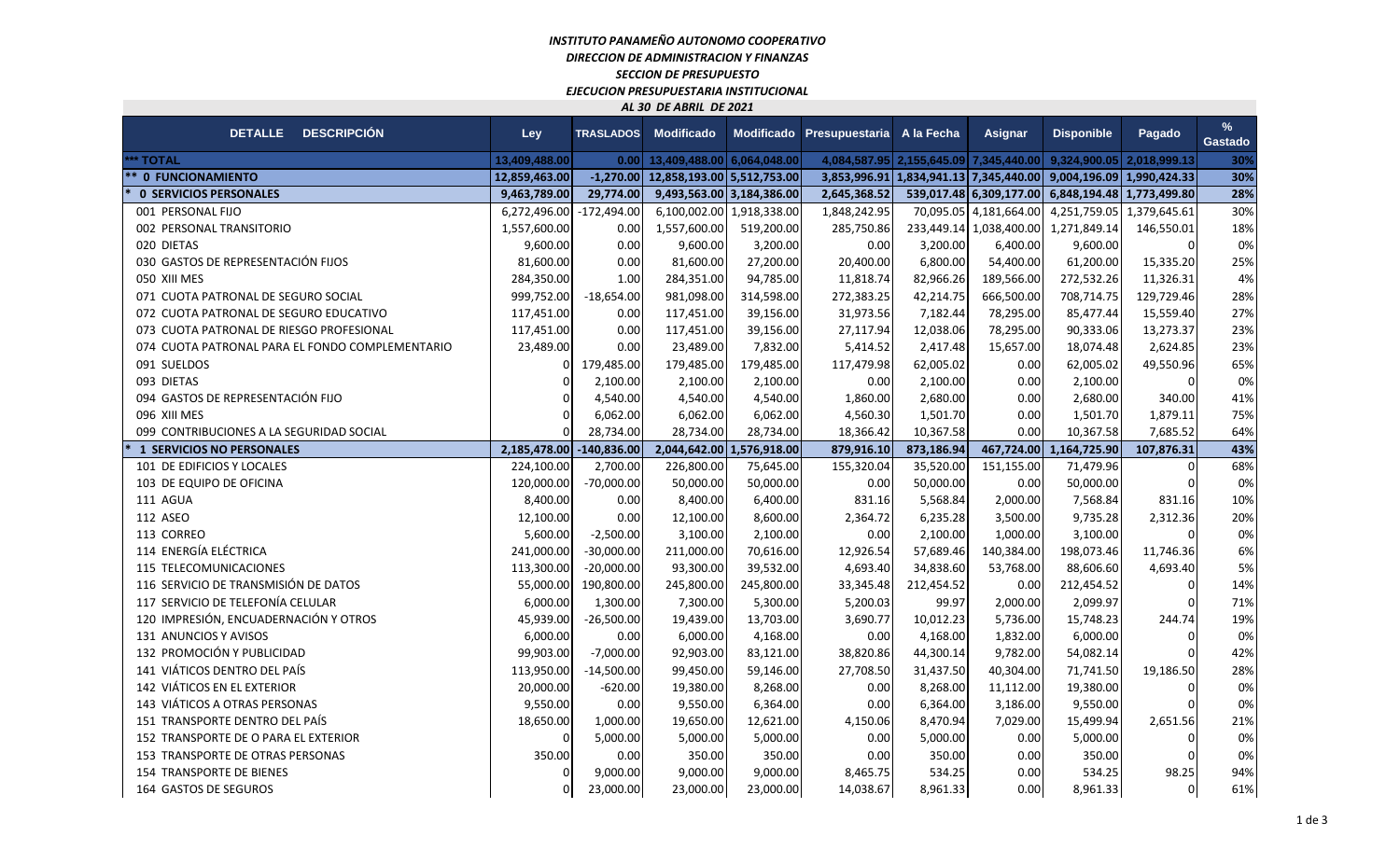| <b>DESCRIPCIÓN</b><br><b>DETALLE</b>             | Ley        | <b>TRASLADOS</b> | <b>Modificado</b> | Modificado | Presupuestaria | A la Fecha | <b>Asignar</b> | <b>Disponible</b> | Pagado    | %<br><b>Gastado</b> |
|--------------------------------------------------|------------|------------------|-------------------|------------|----------------|------------|----------------|-------------------|-----------|---------------------|
| 165 SERVICIOS COMERCIALES                        | 160,704.00 | $-62,000.00$     | 98,704.00         | 98,704.00  | 2,405.25       | 96,298.75  | 0.00           | 96,298.75         | 43.70     | 2%                  |
| 169 OTROS SERVICIOS COMERCIALES Y FINANCIEROS    | 382,906.00 | $-266,404.00$    | 116,502.00        | 107,969.00 | 66,232.70      | 41,736.30  | 8,533.00       | 50,269.30         | 23,636.81 | 57%                 |
| 171 CONSULTORÍAS                                 | 325,000.00 | $-107,800.00$    | 217,200.00        | 217,200.00 | 205,347.00     | 11,853.00  | 0.00           | 11,853.00         | 0         | 95%                 |
| 181 MANT. Y REP. DE EDIFICIOS                    | 23,000.00  | $-5,750.00$      | 17,250.00         | 9,582.00   | 0.00           | 9,582.00   | 7,668.00       | 17,250.00         |           | 0%                  |
| 182 MANT. Y REP. DE MAQUINARIAS Y OTROS EQ.      | 89,463.00  | $-20,000.00$     | 69,463.00         | 62,260.00  | 41,125.46      | 21,134.54  | 7,203.00       | 28,337.54         | 5,303.07  | 59%                 |
| 183 MANT. Y REP. DE MOBILIARIO                   | 6,500.00   | 0.00             | 6,500.00          | 4,500.00   | 0.00           | 4,500.00   | 2,000.00       | 6,500.00          | $\Omega$  | 0%                  |
| 185 MANT. Y REP. DE EQUIPO DE COMPUTACIÓN        | 14,600.00  | $-2,000.00$      | 12,600.00         | 7,736.00   | 0.00           | 7,736.00   | 4,864.00       | 12,600.00         |           | 0%                  |
| 189 OTROS MANTENIMIENTOS Y REPARACIONES          | 83,463.00  | $-1,000.00$      | 82,463.00         | 77,795.00  | 298.13         | 77,496.87  | 4,668.00       | 82,164.87         | 158.13    | 0%                  |
| 191 ALQUILERES                                   |            | 72,700.00        | 72,700.00         | 72,700.00  | 68,758.76      | 64,931.24  | 0.00           | 3,941.24          | 100.00    | 95%                 |
| 192 SERVICIOS BÁSICOS                            |            | 24,210.00        | 24,210.00         | 24,210.00  | 24,170.83      | 39.17      | 0.00           | 39.17             | 13,127.02 | 100%                |
| 193 IMPRESIÓN, ENCUADERNACIÓN Y OTROS            |            | 1,100.00         | 1,100.00          | 1,100.00   | 1,070.00       | 30.00      | 0.00           | 30.00             |           | 97%                 |
| 194 INFORMACIÓN Y PUBLICIDAD                     | $\Omega$   | 1,400.00         | 1,400.00          | 1,400.00   | 294.25         | 1,105.75   | 0.00           | 1,105.75          |           | 21%                 |
| 195 VIÁTICOS                                     | $\Omega$   | 8,785.00         | 8,785.00          | 8,785.00   | 6,943.27       | 1,841.73   | 0.00           | 1,841.73          | 4,666.27  | 79%                 |
| 196 TRANSPORTE DE PERSONAS Y BIENES              |            | 2,348.00         | 2,348.00          | 2,348.00   | 1,076.65       | 1,271.35   | 0.00           | 1,271.35          | 842.55    | 46%                 |
| 197 SERVICIOS COMERCIALES Y FINANCIEROS          |            | 135,290.00       | 135,290.00        | 135,290.00 | 134,670.05     | 619.95     | 0.00           | 619.95            | 12,526.95 | 100%                |
| 199 MANTENIMIENTO Y REPARACIÓN                   |            | 16,605.00        | 16,605.00         | 16,605.00  | 15,967.77      | 637.23     | 0.00           | 637.23            | 5,707.48  | 96%                 |
| 2 MATERIALES Y SUMINISTROS                       | 911,501.00 | 117,977.00       | 1,029,478.00      | 485,937.00 | 243,970.01     | 241,966.99 | 543,541.00     | 785,507.99        | 52,948.22 | 24%                 |
| 201 ALIMENTOS PARA CONSUMO HUMANO                | 91,930.00  | 0.00             | 91,930.00         | 30,953.00  | 640.22         | 30,312.78  | 60,977.00      | 91,289.78         | 520.22    | 1%                  |
| 203 BEBIDAS                                      | 21,000.00  | 0.00             | 21,000.00         | 6,998.00   | 157.50         | 6,840.50   | 14,002.00      | 20,842.50         | 157.50    | 1%                  |
| 211 ACABADO TEXTIL                               | 3,000.00   | 0.00             | 3,000.00          | 1,000.00   | 378.78         | 621.22     | 2,000.00       | 2,621.22          | $\Omega$  | 13%                 |
| 212 CALZADO                                      | 500.00     | 1,000.00         | 1,500.00          | 1,334.00   | 638.52         | 695.48     | 166.00         | 861.48            |           | 43%                 |
| 213 HILADOS Y TELAS                              | 2,500.00   | 0.00             | 2,500.00          | 834.00     | 0.00           | 834.00     | 1,666.00       | 2,500.00          |           | 0%                  |
| 214 PRENDAS DE VESTIR                            |            | 99,000.00        | 99,000.00         | 99,000.00  | 96,025.61      | 2,974.39   | 0.00           | 2,974.39          |           | 97%                 |
| 221 DIÉSEL                                       | 159,532.00 | $-12,378.00$     | 147,154.00        | 40,797.00  | 20,802.76      | 19,994.24  | 106,357.00     | 126,351.24        | 11,960.81 | 14%                 |
| 223 GASOLINA                                     | 106,800.00 | $-3,100.00$      | 103,700.00        | 32,501.00  | 5,584.15       | 26,916.85  | 71,199.00      | 98,115.85         | 2,582.91  | 5%                  |
| 224 LUBRICANTES                                  | 28,600.00  | $-3,000.00$      | 25,600.00         | 6,530.00   | 3,569.48       | 2,960.52   | 19,070.00      | 22,030.52         | 77.86     | 14%                 |
| 231 IMPRESOS                                     | 18,962.00  | 0.00             | 18,962.00         | 6,640.00   | 1.39           | 6,638.61   | 12,322.00      | 18,960.61         | 1.39      | 0%                  |
| 232 PAPELERÍA                                    | 71,500.00  | $-24,420.00$     | 47,080.00         | 24,412.00  | 3,987.99       | 20,424.01  | 22,668.00      | 43,092.01         | ∩         | 8%                  |
| 239 OTROS PRODUCTOS DE PAPEL Y CARTÓN            | 27,600.00  | 0.00             | 27,600.00         | 9,200.00   | 65.55          | 9,134.45   | 18,400.00      | 27,534.45         |           | 0%                  |
| 243 PINTURAS, COLORANTES Y TINTES                | 20,000.00  | 0.00             | 20,000.00         | 6,668.00   | 677.54         | 5,990.46   | 13,332.00      | 19,322.46         | 161.22    | 3%                  |
| 244 PRODUCTOS MEDICINALES Y FARMACÉUTICOS        | 1,000.00   | 0.00             | 1,000.00          | 334.00     | 0.00           | 334.00     | 666.00         | 1,000.00          | $\Omega$  | 0%                  |
| 249 OTROS PRODUCTOS QUÍMICOS                     | 39,367.00  | $-11,465.00$     | 27,902.00         | 14,991.00  | 3,706.43       | 11,284.57  | 12,911.00      | 24,195.57         | 1,928.73  | 13%                 |
| 254 MATERIAL DE FONTANERÍA                       | 3,500.00   | 0.00             | 3,500.00          | 1,168.00   | 72.51          | 1,095.49   | 2,332.00       | 3,427.49          | 66.65     | 2%                  |
| 255 MATERIAL ELÉCTRICO                           | 12,500.00  | 8,800.00         | 21,300.00         | 12,966.00  | 7,705.23       | 5,260.77   | 8,334.00       | 13,594.77         | 97.27     | 36%                 |
| 256 MATERIAL METÁLICO                            | 0          | 1,000.00         | 1,000.00          | 1,000.00   | 67.75          | 932.25     | 0.00           | 932.25            | 57.67     | 7%                  |
| 259 OTROS MATERIALES DE CONSTRUCCIÓN             | 33,237.00  | $-2,500.00$      | 30,737.00         | 8,578.00   | 995.07         | 7,582.93   | 22,159.00      | 29,741.93         | 819.61    | 3%                  |
| 261 ARTÍCULOS O PRODUCTOS PARA EVENTOS OFICIALES | 10,500.00  | 0.00             | 10,500.00         | 3,500.00   | 0.00           | 3,500.00   | 7,000.00       | 10,500.00         |           | 0%                  |
| 262 HERRAMIENTAS E INSTRUMENTOS                  | 8,500.00   | 0.00             | 8,500.00          | 2,834.00   | 799.35         | 2,034.65   | 5,666.00       | 7,700.65          | 109.82    | 9%                  |
| 263 MATERIAL Y ARTÍCULOS DE SEGURI               | 0          | 3,000.00         | 3,000.00          | 3,000.00   | 2,091.15       | 908.85     | 0.00           | 908.85            | 0         | 70%                 |
| 265 MATERIALES Y SUMINISTROS DE COMPUTACIÓN      | 14,803.00  | 0.00             | 14,803.00         | 4,934.00   | 364.73         | 4,569.27   | 9,869.00       | 14,438.27         | 155.52    | 2%                  |
| <b>269 OTROS PRODUCTOS VARIOS</b>                | 35,500.00  | 0.00             | 35,500.00         | 11,830.00  | 3,472.10       | 8,357.90   | 23,670.00      | 32,027.90         | 2,728.70  | 10%                 |
| 271 ÚTILES DE COCINA Y COMEDOR                   | 12,500.00  | 0.00             | 12,500.00         | 4,168.00   | 922.95         | 3,245.05   | 8,332.00       | 11,577.05         | 65.26     | 7%                  |
| 273 ÚTILES DE ASEO Y LIMPIEZA                    | 26,750.00  | 0.00             | 26,750.00         | 9,000.00   | 98.94          | 8,901.06   | 17,750.00      | 26,651.06         | 98.94     | 0%                  |